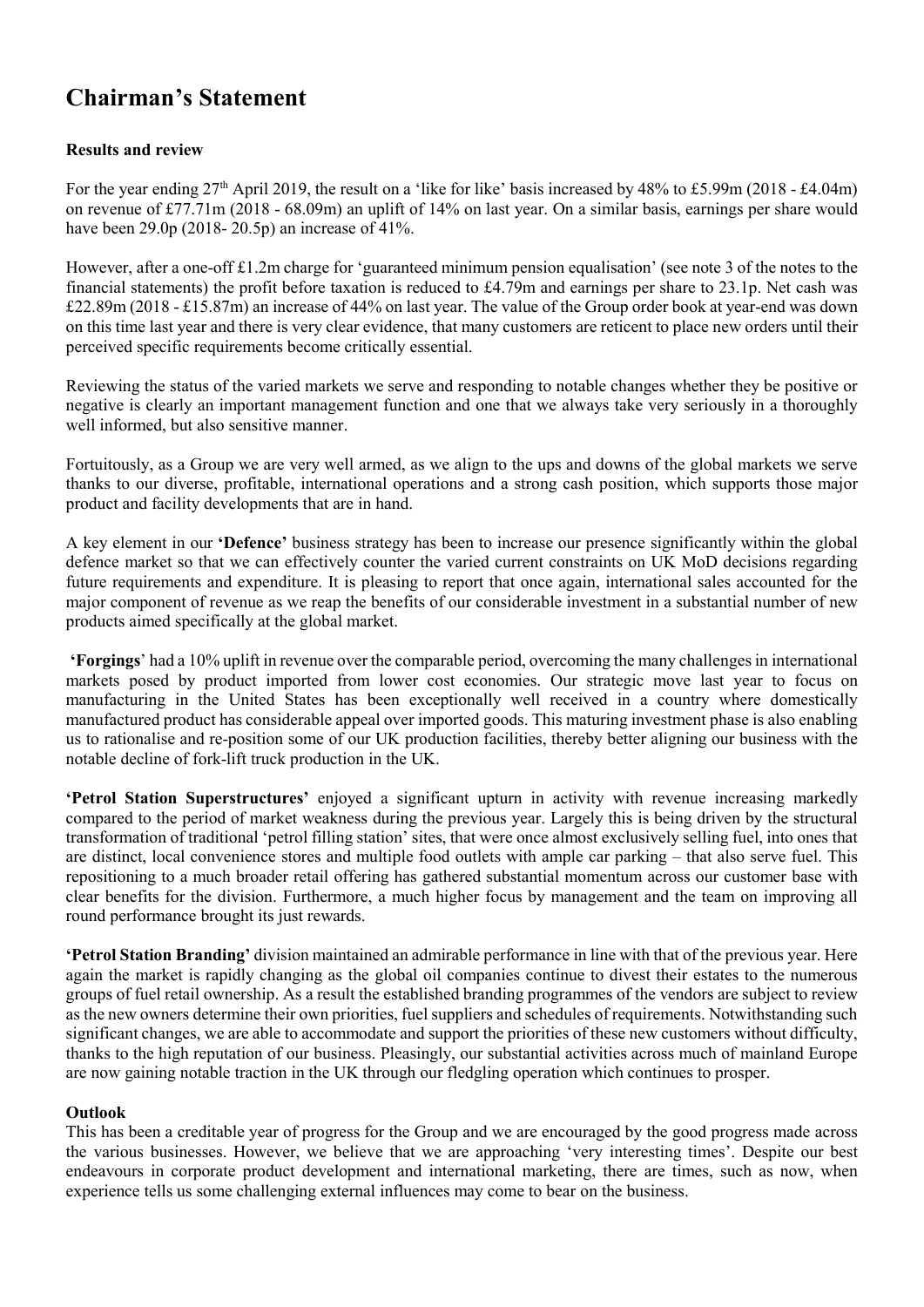Nevertheless, recognising the challenges ahead of the game, is of course critical to maintain momentum. We believe that we are fully aware of such circumstances and we will do whatever is necessary to overcome any hurdles and protect at all times the Company's past and future development.

We are committed to moving the business forward and have the resilience, experience, and dedication along with a great team of people plus the financial resources to support and develop opportunities as they arise.

All matters considered the Board recommends the payment of a maintained final dividend of 6.5p per share, making the total for the year of 8.25p (2018 – 8.25p). The final dividend is expected to be paid on 25th July, 2019 to those shareholders on the register at the close of business on 21st June, 2019.

Michael Bell 5th June 2019

For any further information please contact:

MS INTERNATIONAL plc Michael Bell

Shore Capital Nomad and Broker Patrick Castle/Daniel Bush Tel: 01 302 322133

Tel: (0) 20 7408 4090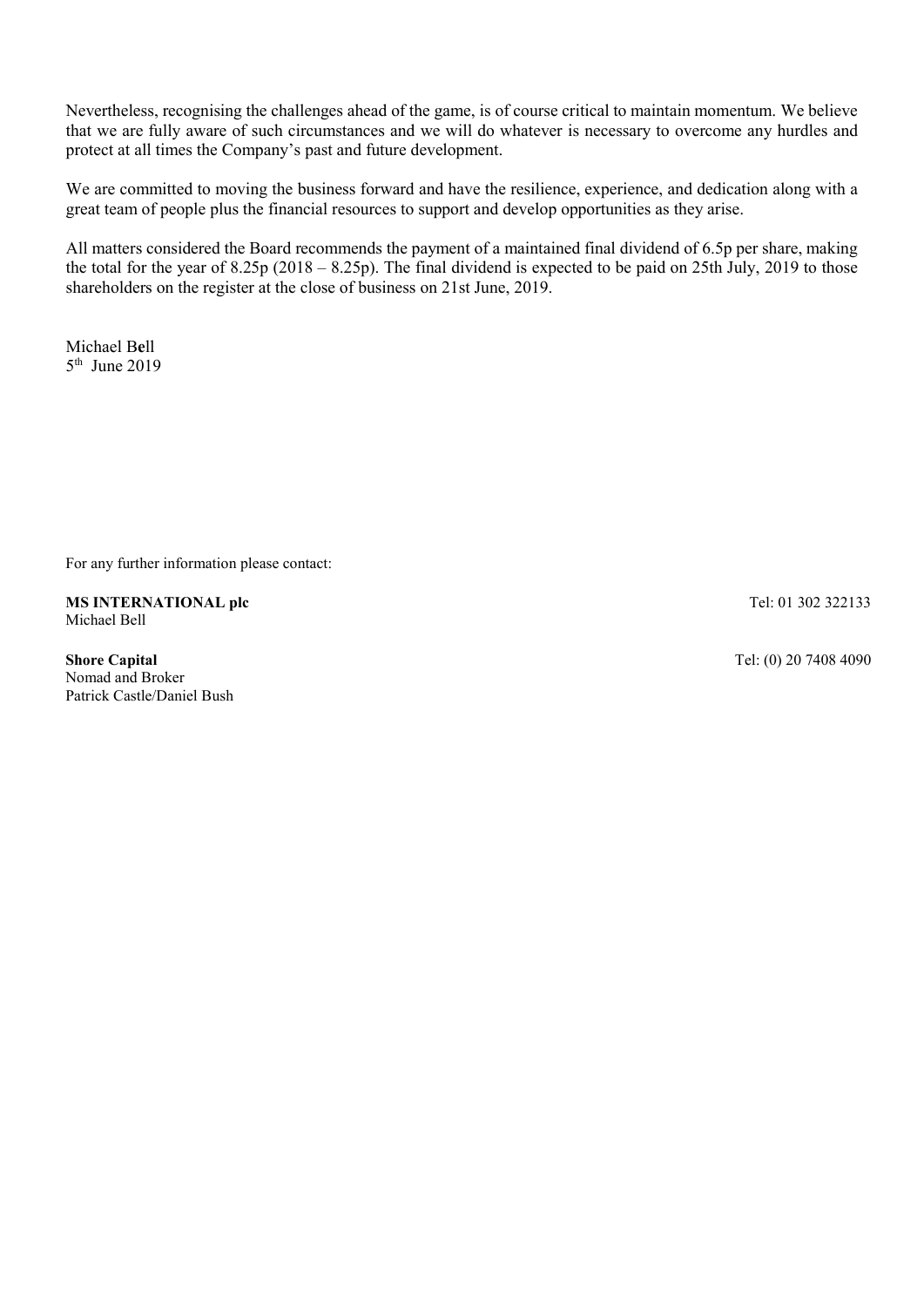# Consolidated income statement

| For the 52 weeks ended 27th April, 2019                            |              |              |
|--------------------------------------------------------------------|--------------|--------------|
|                                                                    | 2019         | 2018         |
| Continuing operations                                              | <b>Total</b> | Total        |
|                                                                    | £000         | $\pounds000$ |
| Revenue                                                            | 77,708       | 68,085       |
| Cost of sales                                                      | (56, 131)    | (49, 903)    |
| Gross profit                                                       | 21,577       | 18,182       |
| Distribution costs                                                 | (3,537)      | (3,383)      |
| Administrative expenses                                            | (11, 846)    | (10, 546)    |
|                                                                    | (15, 383)    | (13,929)     |
|                                                                    | 6,194        | 4,253        |
| Past service pension costs                                         | (1, 198)     |              |
| Group operating profit                                             | 4,996        | 4,253        |
| Interest received                                                  | 93           | 51           |
| Interest paid                                                      | (116)        | (82)         |
| Other finance costs - pensions                                     | (186)        | (183)        |
|                                                                    | (209)        | (214)        |
| Profit before taxation                                             | 4,787        | 4,039        |
| Taxation                                                           | (975)        | (653)        |
| Profit for the period attributable to equity holders of the parent | 3,812        | 3,386        |
| Earnings per share: basic and diluted                              | 23.1p        | 20.5p        |

# Consolidated statement of comprehensive income

For the 52 weeks ended 27th April, 2019

|                                                                                              | 2019         | 2018  |
|----------------------------------------------------------------------------------------------|--------------|-------|
|                                                                                              | <b>Total</b> | Total |
|                                                                                              | £000         | £000  |
| Profit for the period attributable to equity holders of the parent                           | 3,812        | 3,386 |
| Exchange differences on retranslation of foreign operations                                  | (242)        | (175) |
| Net other comprehensive (loss)<br>to be reclassified to profit or loss in subsequent periods | (242)        | (175) |
| Remeasurement gains on defined benefit pension scheme                                        | 403          | 858   |
| Deferred taxation on remeasurement on defined benefit scheme                                 | (69)         | (146) |
| Revaluation surplus on land and buildings                                                    |              | 2,052 |
| Deferred taxation on revaluation surplus on land and buildings                               |              | (254) |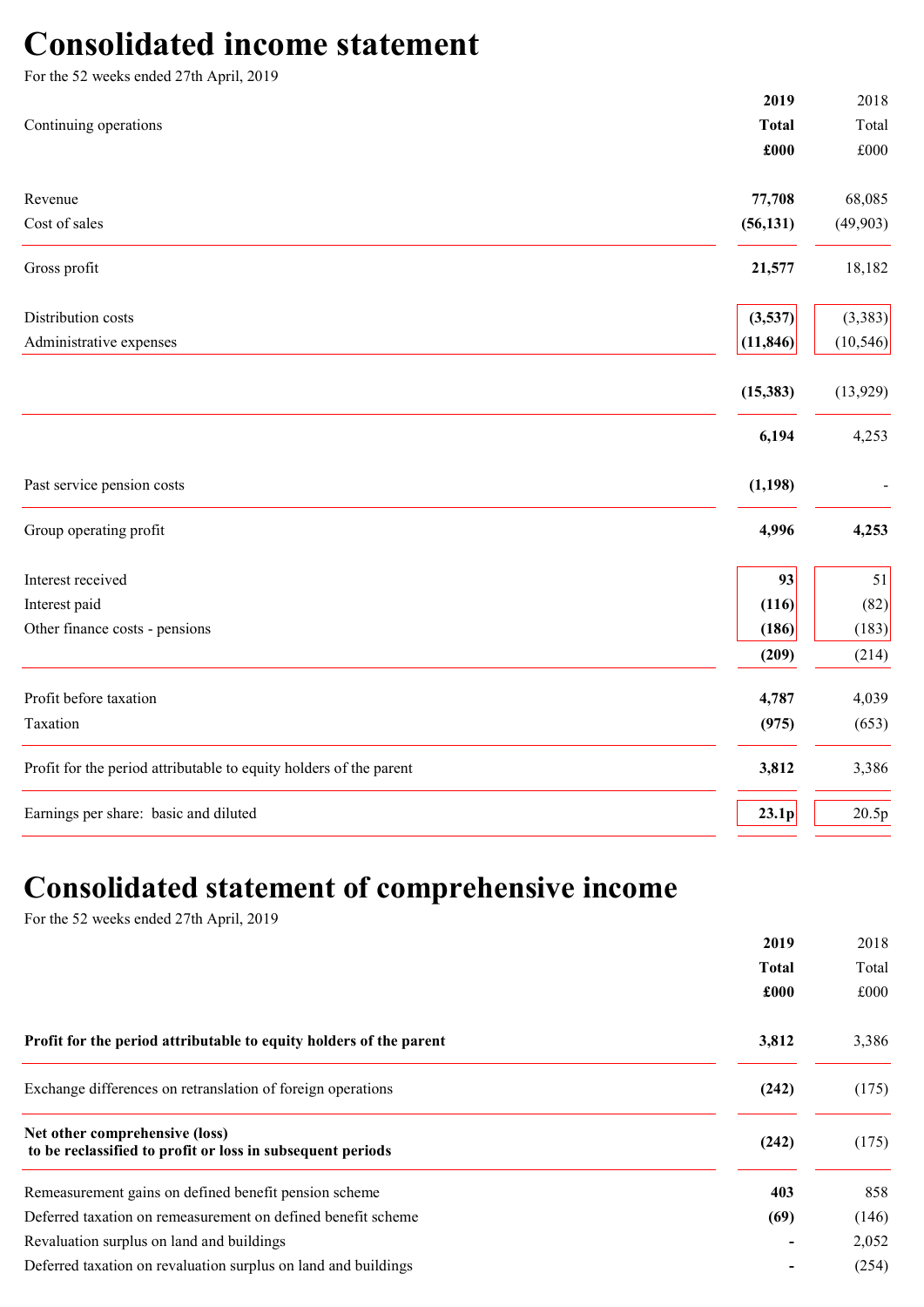| Net other comprehensive income not being reclassified to profit or loss in subsequent periods | 334   | 2.510 |  |
|-----------------------------------------------------------------------------------------------|-------|-------|--|
| Total comprehensive income for the period attributable to equity holders of the parent        | 3.904 | 5.721 |  |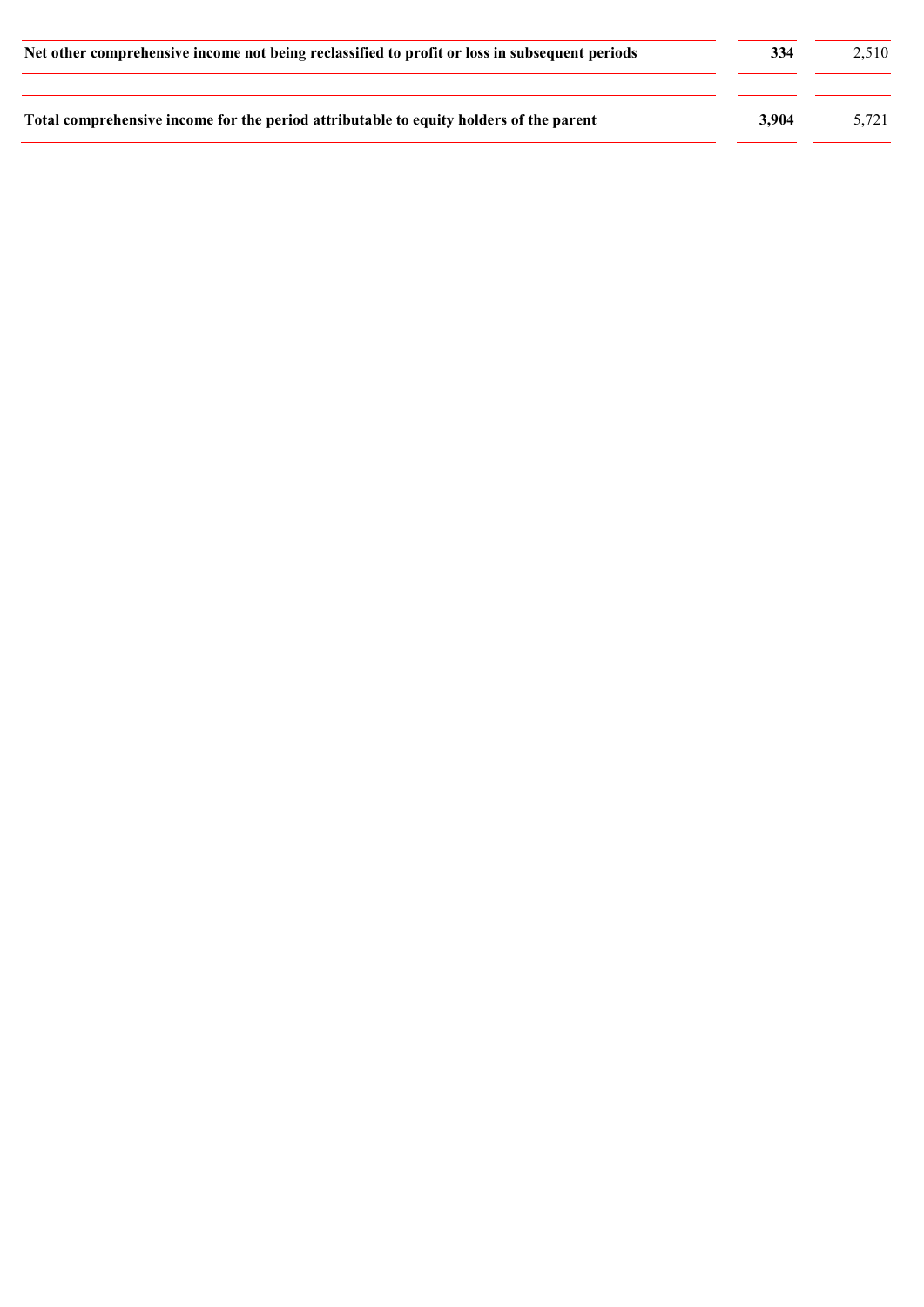# Consolidated and company statement of changes in equity

For the 52 weeks ended 27th April, 2019

|                                            | Share<br>capital | Capital<br>redemption<br>reserve | Other<br>reserves | Revaluation<br>reserve | Share<br>Premium<br>account | Currency<br>translation<br>reserve | Treasury<br>shares       | Retained<br>earnings | <b>Total</b><br>shareholders'<br>funds |
|--------------------------------------------|------------------|----------------------------------|-------------------|------------------------|-----------------------------|------------------------------------|--------------------------|----------------------|----------------------------------------|
|                                            | £000             | £000                             | £000              | £000                   | £000                        | $\pounds000$                       | £000                     | $\pounds000$         | £000                                   |
| (a) Group                                  |                  |                                  |                   |                        |                             |                                    |                          |                      |                                        |
| At 29th April, 2017                        | 1,840            | 901                              | 2,815             | 4,257                  | 1,629                       | 696                                | (3,059)                  | 19,962               | 29,041                                 |
| Profit for the period                      | ÷.               |                                  | $\overline{a}$    |                        |                             |                                    | $\overline{\phantom{a}}$ | 3,386                | 3,386                                  |
| Other comprehensive<br>income/loss         |                  |                                  | $\blacksquare$    | 1,798                  | $\overline{a}$              | (175)                              | $\frac{1}{2}$            | 712                  | 2,335                                  |
| Total comprehensive<br>income/loss         |                  |                                  |                   | 1,798                  |                             | (175)                              |                          | 4,098                | 5,721                                  |
| Dividends paid                             |                  |                                  |                   |                        |                             |                                    |                          | (1, 362)             | (1, 362)                               |
| At 28th April, 2018                        | 1,840            | 901                              | 2,815             | 6,055                  | 1,629                       | 521                                | (3,059)                  | 22,698               | 33,400                                 |
| IFRS 15 adjustment                         |                  |                                  |                   |                        |                             |                                    |                          | (144)                | (144)                                  |
| Profit for the period                      |                  |                                  |                   |                        | $\overline{a}$              |                                    | $\frac{1}{2}$            | 3,812                | 3,812                                  |
| Other comprehensive<br>income/(loss)       |                  |                                  |                   |                        | $\overline{a}$              | (242)                              | $\overline{a}$           | 334                  | 92                                     |
| Total comprehensive<br>income/(loss)       |                  |                                  |                   |                        |                             | (242)                              | $\overline{\phantom{m}}$ | 4,146                | 3,904                                  |
| Dividends paid                             |                  |                                  |                   |                        |                             |                                    |                          | (1, 362)             | (1, 362)                               |
| At 27th April, 2019                        | 1,840            | 901                              | 2,815             | 6,055                  | 1,629                       | 279                                | (3,059)                  | 25,338               | 35,798                                 |
| (b) Company                                |                  |                                  |                   |                        |                             |                                    |                          |                      |                                        |
| At 29th April, 2017                        | 1,840            | 901                              | 1,565             | 4,351                  | 1,629                       | $\overline{\phantom{0}}$           | (3,059)                  | 18,745               | 25,972                                 |
| Profit for the period                      |                  |                                  |                   |                        |                             |                                    |                          | 532                  | 532                                    |
| Other comprehensive<br>income              |                  |                                  |                   | 1,704                  |                             |                                    |                          | 712                  | 2,416                                  |
| Total comprehensive<br>income              |                  |                                  |                   | 1,704                  |                             |                                    |                          | 1,244                | 2,948                                  |
| Dividends paid                             |                  |                                  |                   |                        |                             |                                    |                          | (1, 362)             | (1, 362)                               |
| At 28th April, 2018                        | 1,840            | 901                              | 1,565             | 6,055                  | 1,629                       |                                    | (3,059)                  | 18,627               | 27,558                                 |
| IFRS 15 adjustment                         |                  |                                  |                   |                        |                             |                                    |                          | (144)                | (144)                                  |
| Reserve transfer                           |                  |                                  | 6,055             | (6,055)                |                             |                                    |                          |                      |                                        |
| Loss for the period<br>Other comprehensive |                  |                                  | $\overline{a}$    |                        |                             |                                    |                          | (233)                | (233)                                  |
| income                                     |                  |                                  | $\blacksquare$    |                        |                             |                                    | $\blacksquare$           | 334                  | 334                                    |
| Total comprehensive<br>income              |                  |                                  |                   |                        |                             |                                    |                          | 101                  | 101                                    |
| Dividends paid                             |                  |                                  |                   |                        |                             |                                    |                          | (1, 362)             | (1, 362)                               |
| At 27th April, 2019                        | 1,840            | 901                              | 7,620             |                        | 1,629                       |                                    | (3,059)                  | 17,222               | 26,153                                 |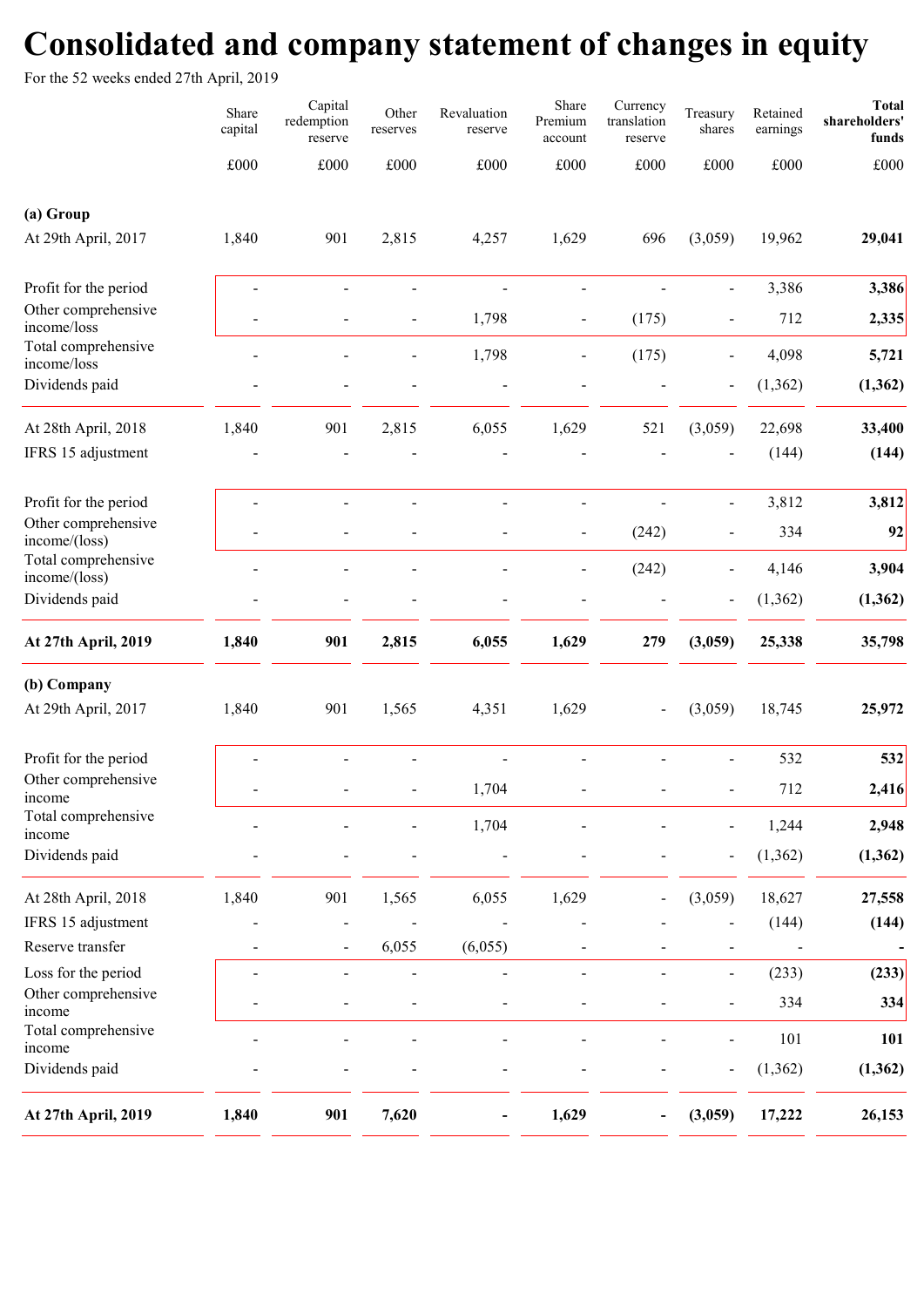# Consolidated and company statements of financial position

At 27th April, 2019

|                                                | Group   |         |         | Company |
|------------------------------------------------|---------|---------|---------|---------|
|                                                | 2019    | 2018    | 2019    | 2018    |
|                                                | £000    | £000    | £000    | £000    |
| <b>ASSETS</b>                                  |         |         |         |         |
| <b>Non-current assets</b>                      |         |         |         |         |
| Property, plant and equipment                  | 20,426  | 20,766  | 1,265   | 14,043  |
| Intangible assets                              | 4,483   | 4,893   |         |         |
| Investments in subsidiaries                    |         |         | 15,036  | 15,204  |
| Deferred income tax asset                      | 1,156   | 1,092   | 1,241   | 1,092   |
|                                                |         |         |         |         |
|                                                | 26,065  | 26,751  | 17,542  | 30,339  |
| <b>Current assets</b>                          |         |         |         |         |
| Inventories                                    | 12,624  | 11,666  | 1,462   | 1,017   |
| Trade and other receivables                    | 7,044   | 14,617  | 22,489  | 10,003  |
| Income tax receivable                          | 44      | 114     | 21      |         |
| Prepayments                                    | 1,774   | 1,127   | 299     | 335     |
| Cash and cash equivalents                      | 22,886  | 15,866  |         |         |
|                                                | 44,372  | 43,390  | 24,271  | 11,355  |
| <b>TOTAL ASSETS</b>                            | 70,437  | 70,141  | 41,813  | 41,694  |
|                                                |         |         |         |         |
| <b>EQUITY AND LIABILITIES</b><br><b>Equity</b> |         |         |         |         |
| Share capital                                  | 1,840   | 1,840   | 1,840   | 1,840   |
| Capital redemption reserve                     | 901     | 901     | 901     | 901     |
| Other reserves                                 | 2,815   | 2,815   | 7,620   | 1,565   |
| Revaluation reserve                            | 6,055   | 6,055   |         | 6,055   |
| Share premium account                          | 1,629   | 1,629   | 1,629   | 1,629   |
| Currency translation reserve                   | 279     | 521     |         |         |
| Treasury shares                                | (3,059) | (3,059) | (3,059) | (3,059) |
| Profit/(loss) for the period                   | 3,812   | 3,386   | (233)   | 531     |
| Retained earnings                              | 21,526  | 19,312  | 17,455  | 18,096  |
| TOTAL EQUITY SHAREHOLDERS' FUNDS               | 35,798  | 33,400  | 26,153  | 27,558  |
| <b>Non-current liabilities</b>                 |         |         |         |         |
| Defined benefit pension liability              | 6,802   | 6,421   | 6,802   | 6,421   |
| Deferred income tax liability                  | 1,567   | 1,625   |         | 1,154   |
|                                                | 8,369   | 8,046   | 6,802   | 7,575   |
| <b>Current liabilities</b>                     |         |         |         |         |
| Bank overdraft                                 |         |         | 582     | 342     |
| Trade and other payables                       | 25,375  | 28,052  | 8,276   | 6,204   |
| Income tax payable                             | 895     | 643     |         | 15      |
|                                                | 26,270  | 28,695  | 8,858   | 6,561   |
|                                                |         |         |         |         |
| <b>TOTAL EQUITY AND LIABILITIES</b>            | 70,437  | 70,141  | 41,813  | 41,694  |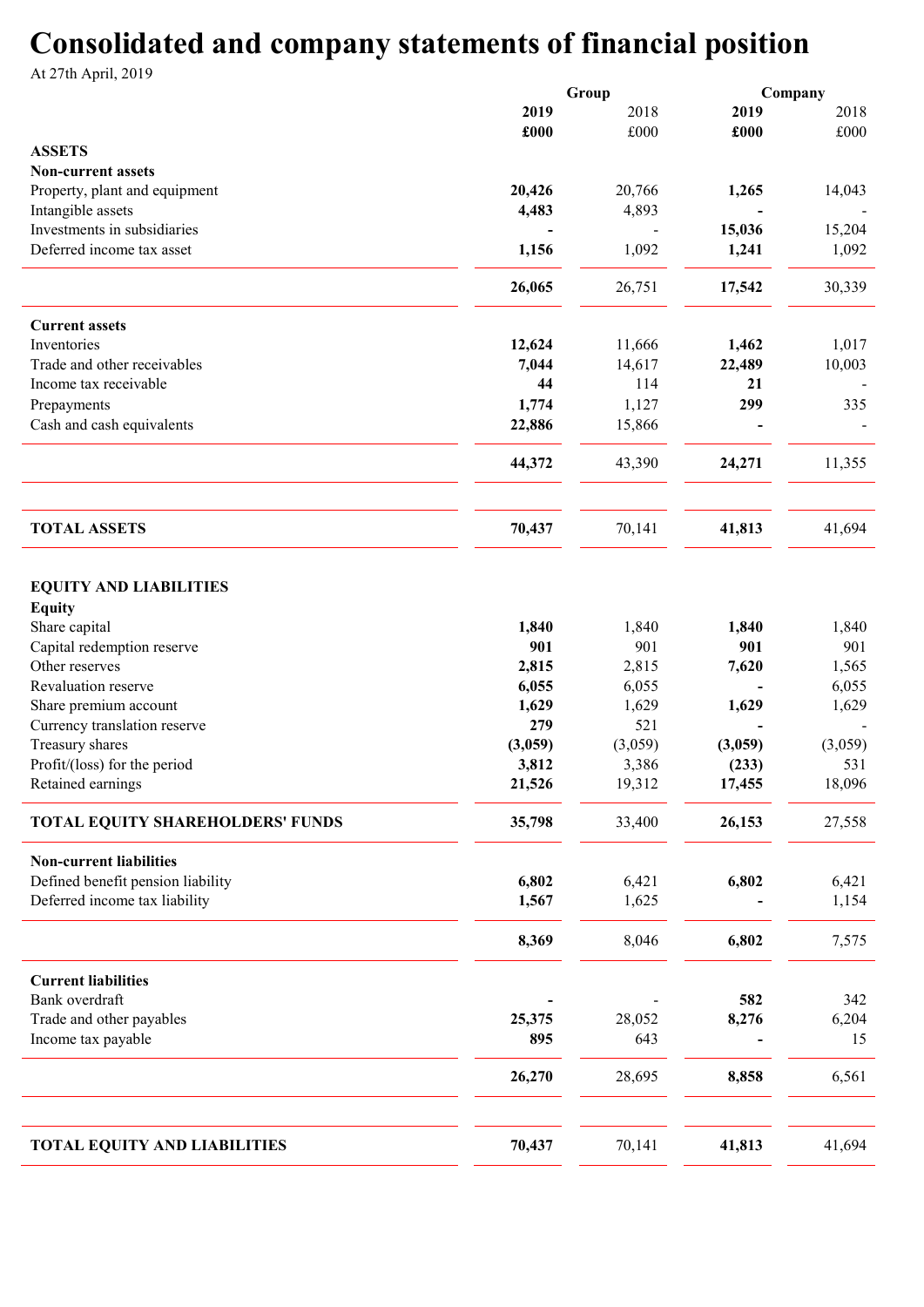# Consolidated and company cash flow statements

| For the 52 weeks ended 27th April, 2019                                                                    |          | Group   |          | Company  |  |
|------------------------------------------------------------------------------------------------------------|----------|---------|----------|----------|--|
|                                                                                                            | 2019     | 2018    | 2019     | 2018     |  |
|                                                                                                            | £000     | £000    | £000     | £000     |  |
| Profit/(loss) before taxation                                                                              | 4,787    | 4,039   | (312)    | 488      |  |
| Adjustments to reconcile profit before taxation to net cash inflow /(outflow) from<br>operating activities |          |         |          |          |  |
| Past service pension costs                                                                                 | 1,198    |         | 1,198    |          |  |
| IFRS 15 working capital adjustment                                                                         | (144)    |         | (144)    |          |  |
| Depreciation charge                                                                                        | 1,318    | 1,266   | 551      | 708      |  |
| Amortisation charge                                                                                        | 375      | 507     |          |          |  |
| Net increase/(reversal) of impairment in investment in subsidiary undertaking                              |          |         | 168      | (213)    |  |
| Profit on sale of fixed assets                                                                             | (80)     | (113)   | (60)     | (84)     |  |
| Dividends received                                                                                         |          |         | (690)    | (360)    |  |
| Finance costs                                                                                              | 209      | 214     | 249      | 232      |  |
| Foreign exchange losses                                                                                    | (460)    | (74)    |          |          |  |
| Increase in inventories                                                                                    | (958)    | (1,521) | (445)    | 241      |  |
| Decrease/(increase) in receivables                                                                         | 7,573    | (3,224) | (1, 384) | (1, 530) |  |
| (Increase)/decrease in prepayments                                                                         | (647)    | (184)   | 36       | 489      |  |
| (Decrease)/increase in payables                                                                            | (1, 849) |         | 1,992    |          |  |
|                                                                                                            |          | 2,679   |          | (6,281)  |  |
| (Decrease)/increase in progress payments                                                                   | (828)    | (91)    | 80       | 213      |  |
| Pension fund payments                                                                                      | (600)    | (389)   | (600)    | (389)    |  |
| Cash generated from/(invested in) operating activities                                                     | 9,894    | 3,109   | 639      | (6, 486) |  |
| Net interest paid                                                                                          | (23)     | (31)    | (63)     | (49)     |  |
| Taxation paid                                                                                              | (797)    | (111)   | (36)     | (89)     |  |
| Net cash inflow/(outflow) from operating activities                                                        | 9,074    | 2,967   | 540      | (6,624)  |  |
| <b>Investing activities</b>                                                                                |          |         |          |          |  |
| Investment in MSI- Forks Inc                                                                               |          |         |          | (652)    |  |
| Dividends received from subsidiaries                                                                       |          |         | 690      | 360      |  |
| Transfer of net assets to MSI-Defence Systems Ltd.                                                         |          |         |          | (5,127)  |  |
| Purchase of property, plant and equipment                                                                  | (891)    | (1,106) | (284)    | (568)    |  |
| Proceeds on disposal of property, plant and equipment                                                      | 199      | 157     | 176      | 105      |  |
| Net cash (outflow)/inflow from investing activities                                                        | (692)    | (949)   | 582      | (5,882)  |  |
|                                                                                                            |          |         |          |          |  |
| <b>Financing activities</b>                                                                                |          |         |          |          |  |
| Dividends paid                                                                                             | (1, 362) | (1,362) | (1, 362) | (1,362)  |  |
| Net cash outflow from financing activities                                                                 | (1, 362) | (1,362) | (1, 362) | (1,362)  |  |
| Increase/(decrease) in cash and cash equivalents                                                           | 7,020    | 656     | (240)    | (13,868) |  |
| Opening cash and cash equivalents/(bank overdraft)                                                         | 15,866   | 15,210  | (342)    | 13,526   |  |
| Closing cash and cash equivalents/(bank overdraft)                                                         | 22,886   | 15,866  | (582)    | (342)    |  |
|                                                                                                            |          |         |          |          |  |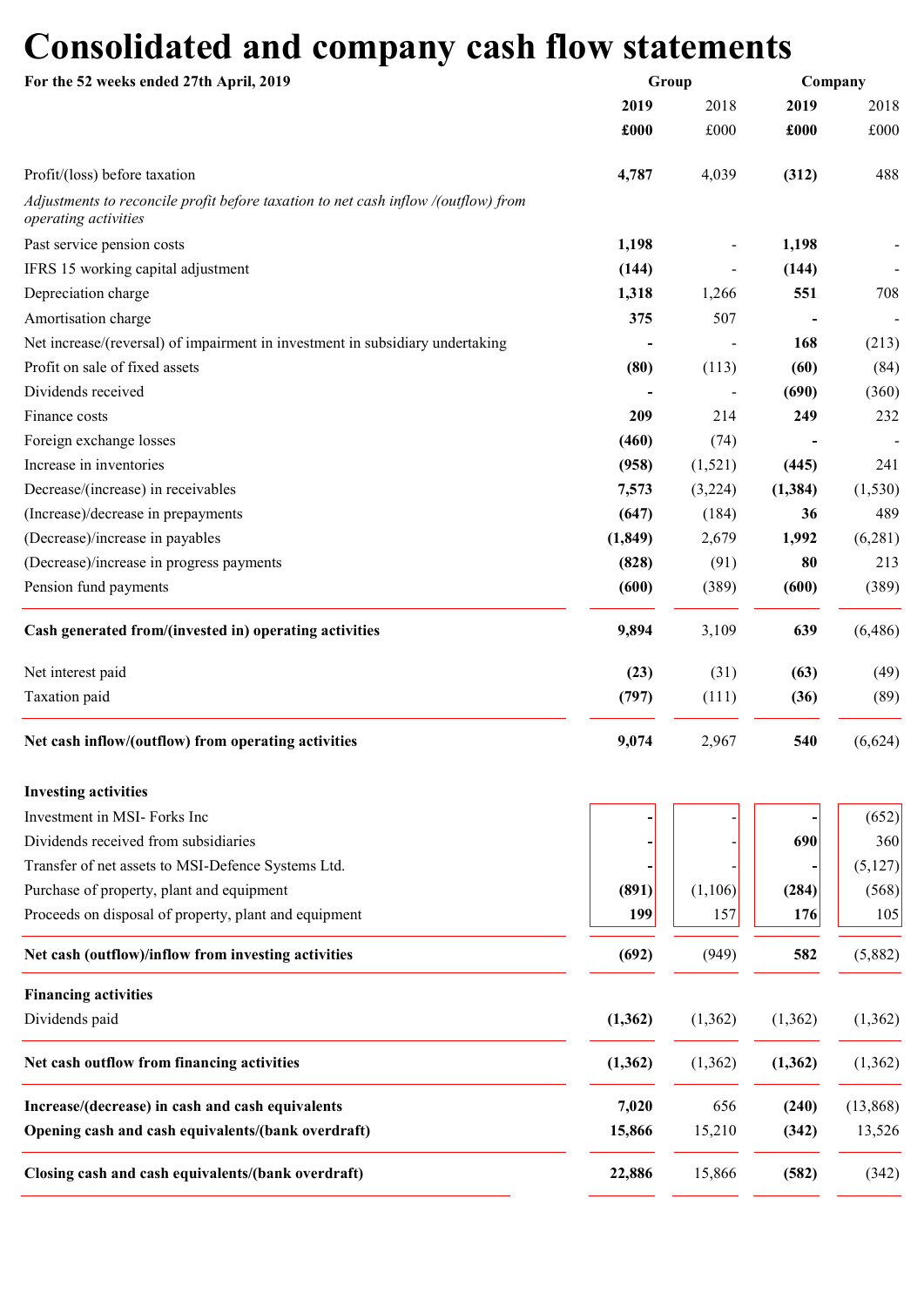The financial information set out above does not constitute the Company's statutory accounts for the periods ended 27<sup>th</sup> April, 2019 or 28th April, 2018 but is derived from those accounts. Statutory accounts for 2018 have been delivered to the Registrar of Companies, and those for 2019 will be delivered following the Company's Annual General Meeting. The auditors have reported on those accounts; their reports were unqualified and did not contain a statement under section 498 (2) or (3) of the Companies Act 2006.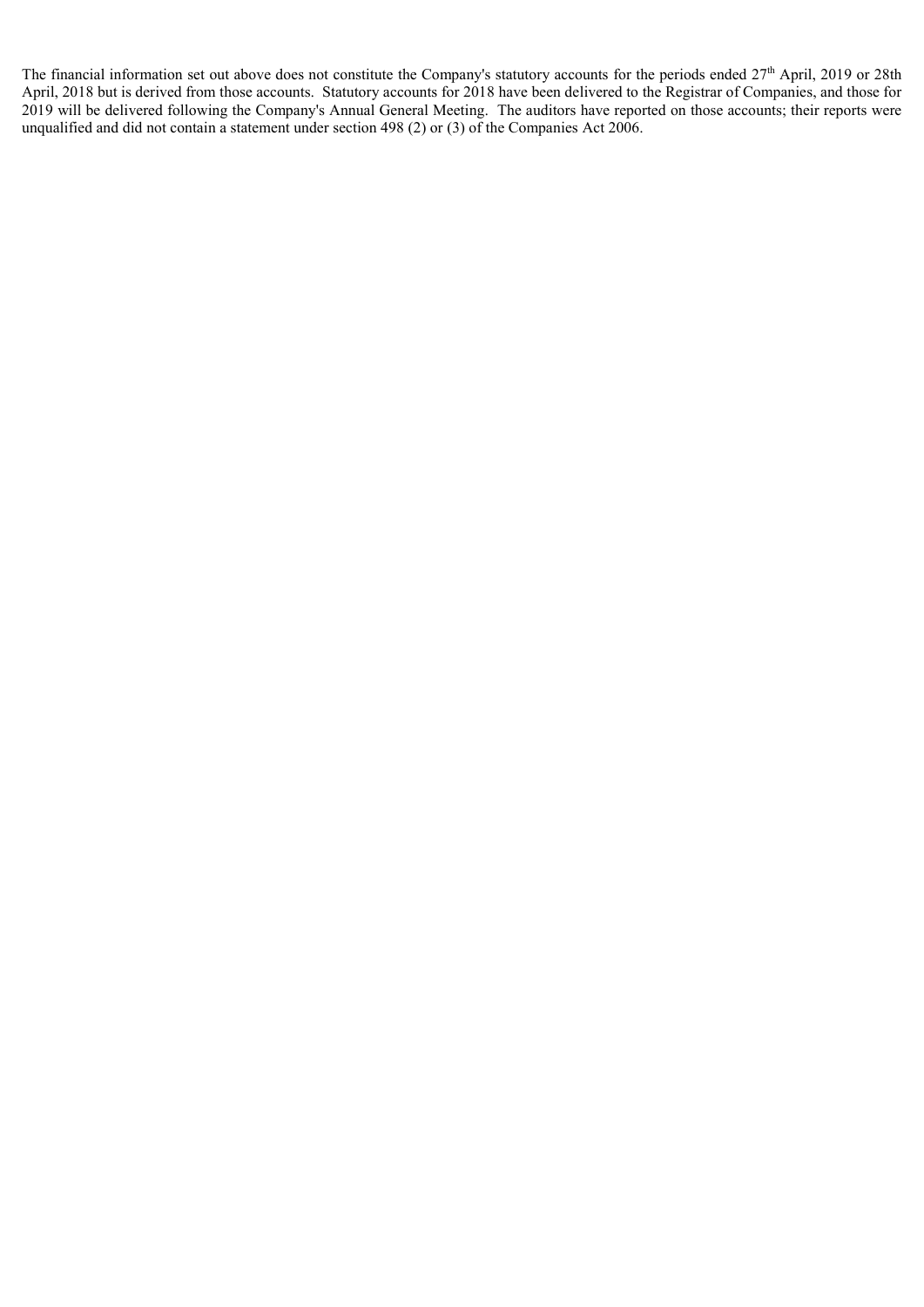### 1 Segment information

The following table presents revenue and profit and certain assets and liability information regarding the Group's divisions for the periods ended 27th April, 2019 and 28th April, 2018. The reporting format is determined by the differences in manufacture and services provided by the Group. The Defence division is engaged in the design, manufacture and service of defence equipment. The Forgings division is engaged in the manufacture of forgings. The Petrol Station Superstructures division is engaged in the design, manufacture, construction, branding, maintenance and restyling of petrol station superstructures. The Petrol Station Branding division is engaged in the design and installation of the complete appearance of petrol stations.

Management monitors the operating results of its business units separately for the purpose of making decisions about resource allocation and performance assessment. Group financing (including finance costs and finance revenue) and income taxes are managed on a group basis and are not allocated to operating segments.

|                                                                          | Defence      |              | Forgings     |              | Petrol Station<br>Superstructures |               | <b>Petrol Station</b><br><b>Branding</b> |               | Total                      |                 |
|--------------------------------------------------------------------------|--------------|--------------|--------------|--------------|-----------------------------------|---------------|------------------------------------------|---------------|----------------------------|-----------------|
|                                                                          | 2019<br>£000 | 2018<br>£000 | 2019<br>£000 | 2018<br>£000 | 2019<br>£000                      | 2018<br>£000  | 2019<br>£000                             | 2018<br>£000  | 2019<br>£000               | 2018<br>£000    |
| Revenue                                                                  |              |              |              |              |                                   |               |                                          |               |                            |                 |
| From external customers<br>From other segments                           | 26,678       | 21,900       | 15,695       | 14,336       | 15,871<br>450                     | 12,236<br>199 | 19,464<br>226                            | 19,613<br>142 | 77,708<br>676              | 68,085<br>341   |
| Segment revenue                                                          | 26,678       | 21,900       | 15,695       | 14,336       | 16,321                            | 12,435        | 19,690                                   | 19,755        | 78,384                     | 68,426          |
| <b>Segment result</b><br>Past service pension costs<br>Net finance costs | 2,836        | 2,600        | (442)        | (536)        | 2,055                             | 17            | 1,745                                    | 2,172         | 6,194<br>(1, 198)<br>(209) | 4,253<br>(214)  |
| Profit before taxation<br>Taxation                                       |              |              |              |              |                                   |               |                                          |               | 4,787<br>(975)             | 4,039<br>(653)  |
| Profit for the period                                                    |              |              |              |              |                                   |               |                                          |               | 3,812                      | 3,386           |
| <b>Segmental assets</b><br>Unallocated assets (see below)                | 29,942       | 40,801       | 8,988        | 5,272        | 10,787                            | 8,845         | 9,291                                    | 10,005        | 59,008<br>11,429           | 64,923<br>5,218 |
| Total assets                                                             |              |              |              |              |                                   |               |                                          |               | 70,437                     | 70,141          |
| <b>Segmental liabilities</b><br>Unallocated liabilities (see below)      | 19,500       | 19,329       | 6,125        | 1,978        | 4,330                             | 1,970         | 2,806                                    | 4,402         | 32,761<br>1,878            | 27,679<br>9,062 |
| <b>Total liabilities</b>                                                 |              |              |              |              |                                   |               |                                          |               | 34,639                     | 36,741          |
| Capital expenditure<br>Depreciation                                      | 67<br>77     | 18<br>154    | 406<br>517   | 530<br>480   | 196<br>488                        | 149<br>628    | 118<br>365                               | 211<br>365    | 787<br>1,447               | 908<br>1,627    |

Unallocated assets includes certain fixed assets, (including all UK properties - see note 12(e)) intangible assets, current assets and deferred tax assets. Unallocated liabilities includes the defined pension benefit scheme liability and certain current liabilities.

#### Geographical analysis

The following table presents revenue and expenditure and certain assets and liabilities information by geographical segment for the periods ended 27th April, 2019 and 28th April, 2018. The Group's geographical segments are based on the location of the Group's assets. Revenue from external customers is based on the geographical location of its customers.

|          |        | United Kingdom |        | Europe |       | Americas |       | Rest of the World |        | Total  |  |
|----------|--------|----------------|--------|--------|-------|----------|-------|-------------------|--------|--------|--|
|          | 2019   | 2018           | 2019   | 2018   | 2019  | 2018     | 2019  | 2018              | 2019   | 2018   |  |
|          | £000   | £000           | £000   | £000   | £000  | £000     | £000  | £000              | £000   | £000   |  |
| Revenue  |        |                |        |        |       |          |       |                   |        |        |  |
| External | 30,755 | 24,914         | 33,143 | 25,803 | 9.572 | 7,536    | 4,238 | 9,832             | 77,708 | 68,085 |  |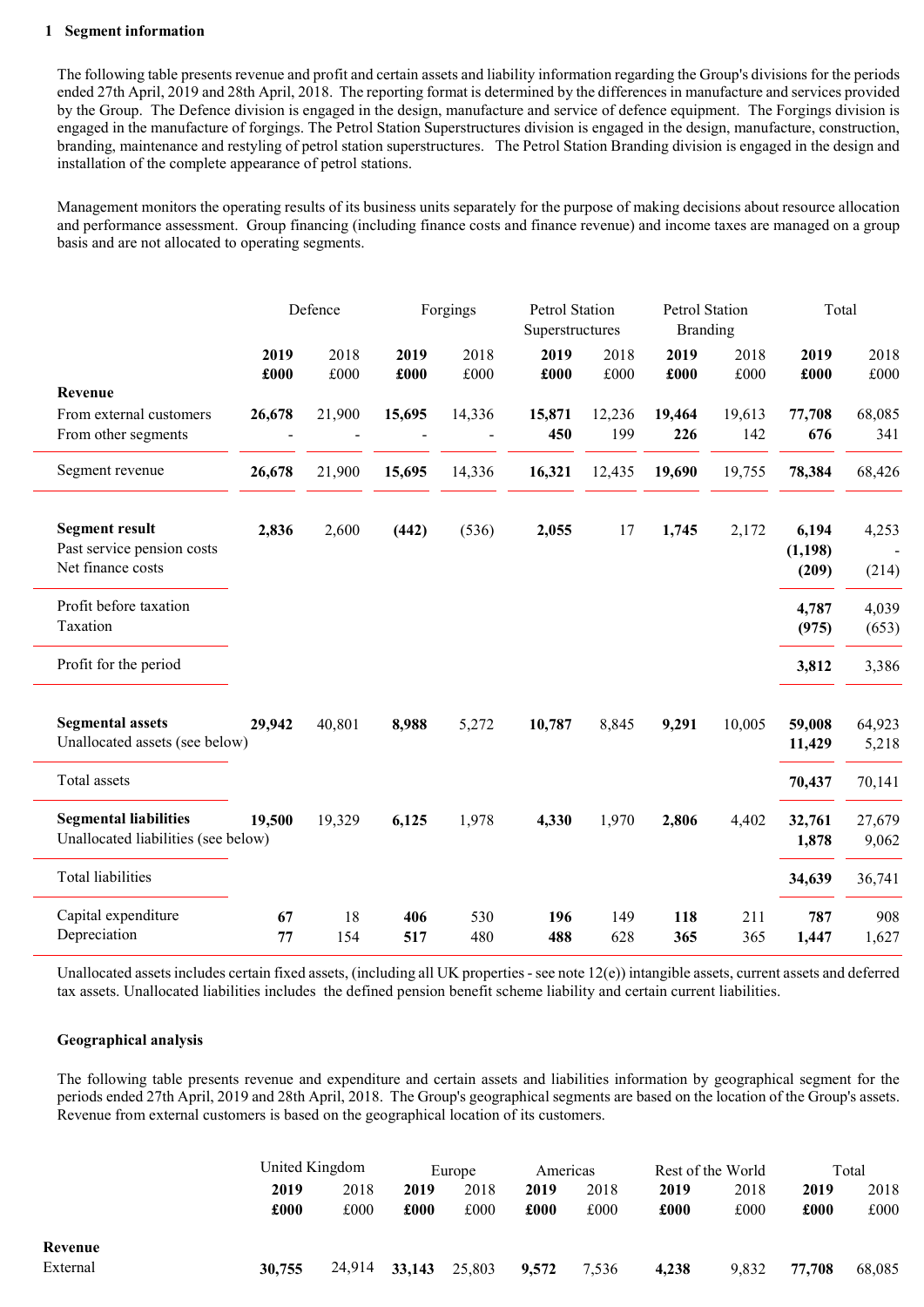|             | Non-current assets                                                                                             | 17,637 | 18,322 | 3,832      | 4,203 | 4,596 | 4,226 |               |                  | 26,065                             | 26,751               |
|-------------|----------------------------------------------------------------------------------------------------------------|--------|--------|------------|-------|-------|-------|---------------|------------------|------------------------------------|----------------------|
|             | Current assets                                                                                                 | 34,301 | 32,724 | 7,670      | 8,499 | 2,401 | 2,167 |               |                  | 44,372                             | 43,390               |
|             | Liabilities                                                                                                    | 31,701 | 32,076 | 2,260      | 4,256 | 679   | 409   |               |                  | 34,640                             | 36,741               |
|             | Capital expenditure                                                                                            | 350    | 586    | <b>190</b> | 216   | 351   | 304   |               | -                | 891                                | 1,106                |
|             | <b>Information about major customers</b>                                                                       |        |        |            |       |       |       |               |                  |                                    |                      |
|             | Revenue from major customers arising from sales reported in the Defence segment:<br>Customer 1                 |        |        |            |       |       |       |               |                  | 2019<br>£000<br>10,871             | 2018<br>£000         |
|             | Customer 1                                                                                                     |        |        |            |       |       |       |               |                  | $\qquad \qquad \blacksquare$       | 7,137                |
|             | Revenue from major customers arising from sales reported in the Petrol Station Branding segment:<br>Customer 1 |        |        |            |       |       |       |               |                  |                                    |                      |
|             | Customer 1                                                                                                     |        |        |            |       |       |       |               |                  | 11,905<br>$\overline{\phantom{a}}$ | 14,761               |
| $\mathbf 2$ | <b>Employee information</b>                                                                                    |        |        |            |       |       |       |               | 2019             |                                    | 2018                 |
|             | The average number of employees, including executive directors, during the period was:                         |        |        |            |       |       |       | <b>Number</b> |                  |                                    | Number               |
|             | Production                                                                                                     |        |        |            |       |       |       |               | 264              |                                    | 251                  |
|             | Technical                                                                                                      |        |        |            |       |       |       |               | 65               |                                    | 69                   |
|             | Distribution                                                                                                   |        |        |            |       |       |       |               | 27               |                                    | 33                   |
|             | Administration                                                                                                 |        |        |            |       |       |       |               | 91               |                                    | 78                   |
|             |                                                                                                                |        |        |            |       |       |       |               | 447              |                                    | 431                  |
| (a)         | Staff costs                                                                                                    |        |        |            |       |       |       |               | 2019             |                                    | 2018                 |
|             | Including executive directors, employment costs were as follows:                                               |        |        |            |       |       |       |               | £000             |                                    | £000                 |
|             | Wages and salaries                                                                                             |        |        |            |       |       |       |               | 17,609           |                                    | 16,029               |
|             | Social Security costs<br>Other pension costs                                                                   |        |        |            |       |       |       |               | 1,934<br>666     |                                    | 1,850<br>637         |
|             |                                                                                                                |        |        |            |       |       |       |               |                  |                                    |                      |
|             |                                                                                                                |        |        |            |       |       |       |               | 20,209           |                                    | 18,516               |
|             |                                                                                                                |        |        |            |       |       |       |               | 2019             |                                    | 2018                 |
| (b)         | Directors' emoluments                                                                                          |        |        |            |       |       |       |               | £000             |                                    | £000                 |
|             | Aggregate directors' emoluments<br>Post employment benefits                                                    |        |        |            |       |       |       |               | 1,672<br>47      |                                    | 1,431<br>37          |
|             |                                                                                                                |        |        |            |       |       |       |               | 1,719            |                                    | 1,468                |
|             |                                                                                                                |        |        |            |       |       |       |               |                  |                                    |                      |
| 3           | Past service pension costs                                                                                     |        |        |            |       |       |       |               | 2019             |                                    | 2018                 |
|             | Guaranteed minimum pension equalisation adjustment.                                                            |        |        |            |       |       |       |               | £000<br>(1, 198) |                                    | £000                 |
|             |                                                                                                                |        |        |            |       |       |       |               | (1, 198)         |                                    |                      |
|             |                                                                                                                |        |        |            |       |       |       |               |                  |                                    |                      |
| 4(a)        | <b>Taxation</b>                                                                                                |        |        |            |       |       |       |               |                  |                                    |                      |
|             | The charge for taxation comprises:                                                                             |        |        |            |       |       |       |               | 2019<br>£000     |                                    | 2018<br>$\pounds000$ |
|             | <b>Current tax</b>                                                                                             |        |        |            |       |       |       |               |                  |                                    |                      |
|             | United Kingdom corporation tax<br>Adjustments in respect of previous years                                     |        |        |            |       |       |       |               | 540<br>(16)      |                                    | 33                   |
|             | Foreign corporation tax                                                                                        |        |        |            |       |       |       |               | 635              |                                    | 682                  |
|             | Group current tax                                                                                              |        |        |            |       |       |       |               | 1,159            |                                    | 715                  |
|             |                                                                                                                |        |        |            |       |       |       |               |                  |                                    |                      |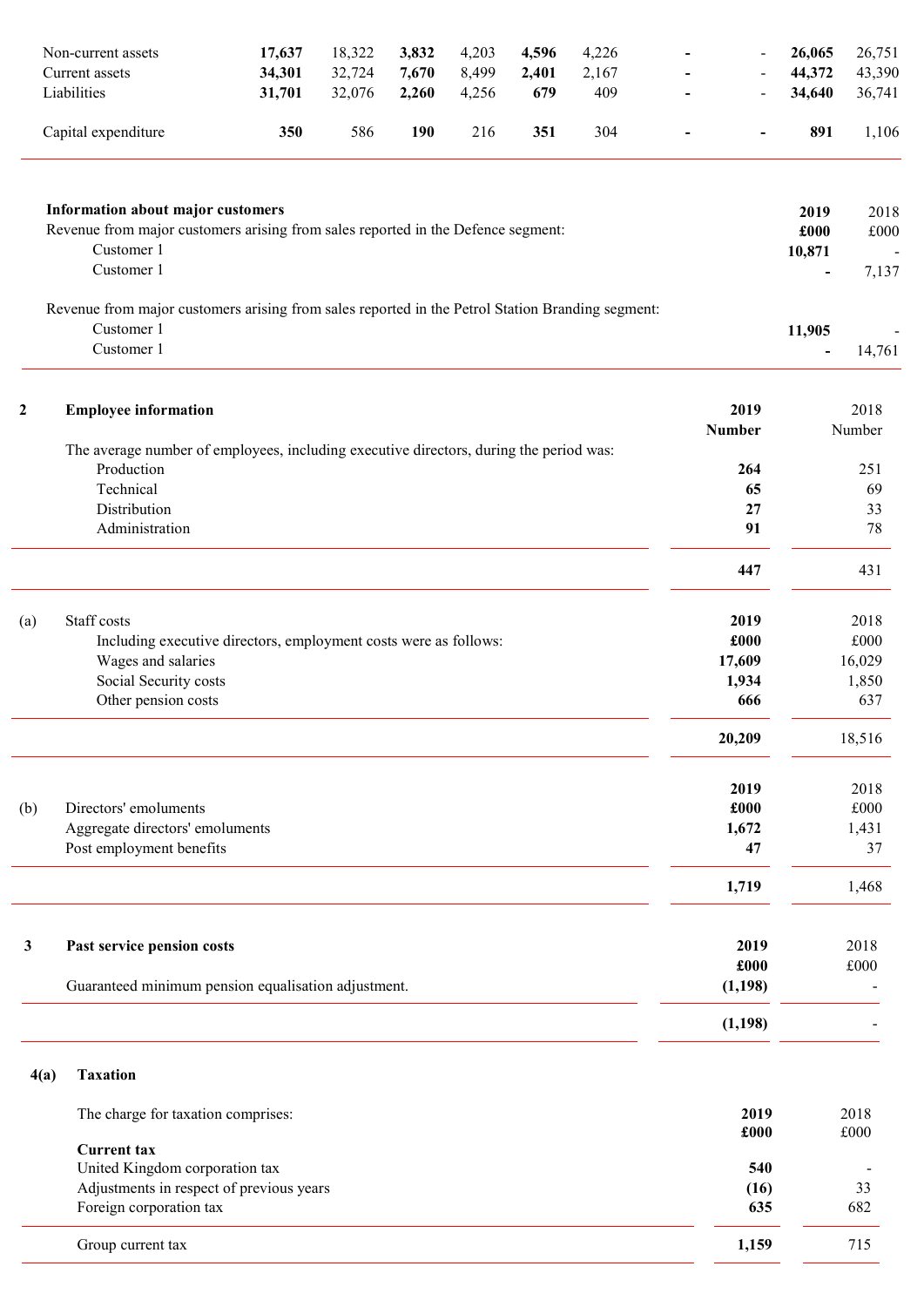| Deferred tax<br>Origination and reversal of temporary differences<br>Adjustments in respect of prior years                                                                                                               | (247)<br>63 | (62)       |
|--------------------------------------------------------------------------------------------------------------------------------------------------------------------------------------------------------------------------|-------------|------------|
| Group deferred tax                                                                                                                                                                                                       | (184)       | (62)       |
| Tax on profit                                                                                                                                                                                                            | 975         | 653        |
| Tax relating to items charged or credited to other comprehensive income<br>Deferred tax<br>Deferred tax on measurement gains on pension scheme current year<br>Deferred tax on revaluation surplus on land and buildings | 69          | 146<br>254 |
| Income tax in the statement of comprehensive income                                                                                                                                                                      | 69          | 400        |

#### (b) Factors affecting the tax charge for the year

The tax assessed for the period differs to the standard rate of corporation tax in the UK (19%) (2018 - 19%). The differences are explained below:

|                                                                                                                                                                                                       | 2019<br>£000               | 2018<br>£000       |
|-------------------------------------------------------------------------------------------------------------------------------------------------------------------------------------------------------|----------------------------|--------------------|
| Profit before tax                                                                                                                                                                                     | 4,787                      | 4,039              |
| Profit multiplied by standard rate of corporation tax of 19% (2018 - 19%)                                                                                                                             | 910                        | 767                |
| Expenses not deductible for tax purposes<br>Adjustments in respect of overseas tax rates<br>Current tax adjustment in respect of prior periods<br>Deferred tax adjustment in respect of prior periods | (102)<br>120<br>(16)<br>63 | (288)<br>141<br>33 |
| Total tax charge for the period                                                                                                                                                                       | 975                        | 653                |

# (c) Factors affecting future tax charge

The UK corporation tax rate will remain at 19% until it reduces to 17% in 2020. At 27th April, 2019 the rate reductions to 17% had been enacted. Deferred tax at 27th April, 2019 has therefore been provided at 17% or at a blended rate depending on when the underlying temporary differences are expected to unwind. Deferred tax in relation to intangibles recognised on the acquisition of Petrol Sign bv has been provided at 25% being the main corporation tax rate in The Netherlands.

## 5 Earnings per share

The calculation of basic earnings per share is based on:

- (a) Profit for the period attributable to equity holders of the parent of £3,812,000 (2018 £3,386,000).
- (b) 16,504,691 (2018 16,504,691) Ordinary shares, being the weighted average number of Ordinary shares in issue.

This represents 18,396,073 (2018 - 18,396,073) being the weighted average number of Ordinary shares in issue less 1,891,382 (2018 - less 1,891,382) being the weighted average number of shares both held within the ESOT 245,048 (2018 - 245,048) and purchased by the Company 1,646,334 (2018 - 1,646,334).

| 6 | Dividends paid and proposed                      | 2019  | 2018  |
|---|--------------------------------------------------|-------|-------|
|   |                                                  | £000  | £000  |
|   | Declared and paid during the year                |       |       |
|   | On Ordinary shares                               |       |       |
|   | Final dividend for $2018 : 6.50p$ (2017 - 6.50p) | 1,073 | 1.073 |
|   | Interim dividend for 2019 : 1.75p (2018 - 1.75p) | 289   | 289   |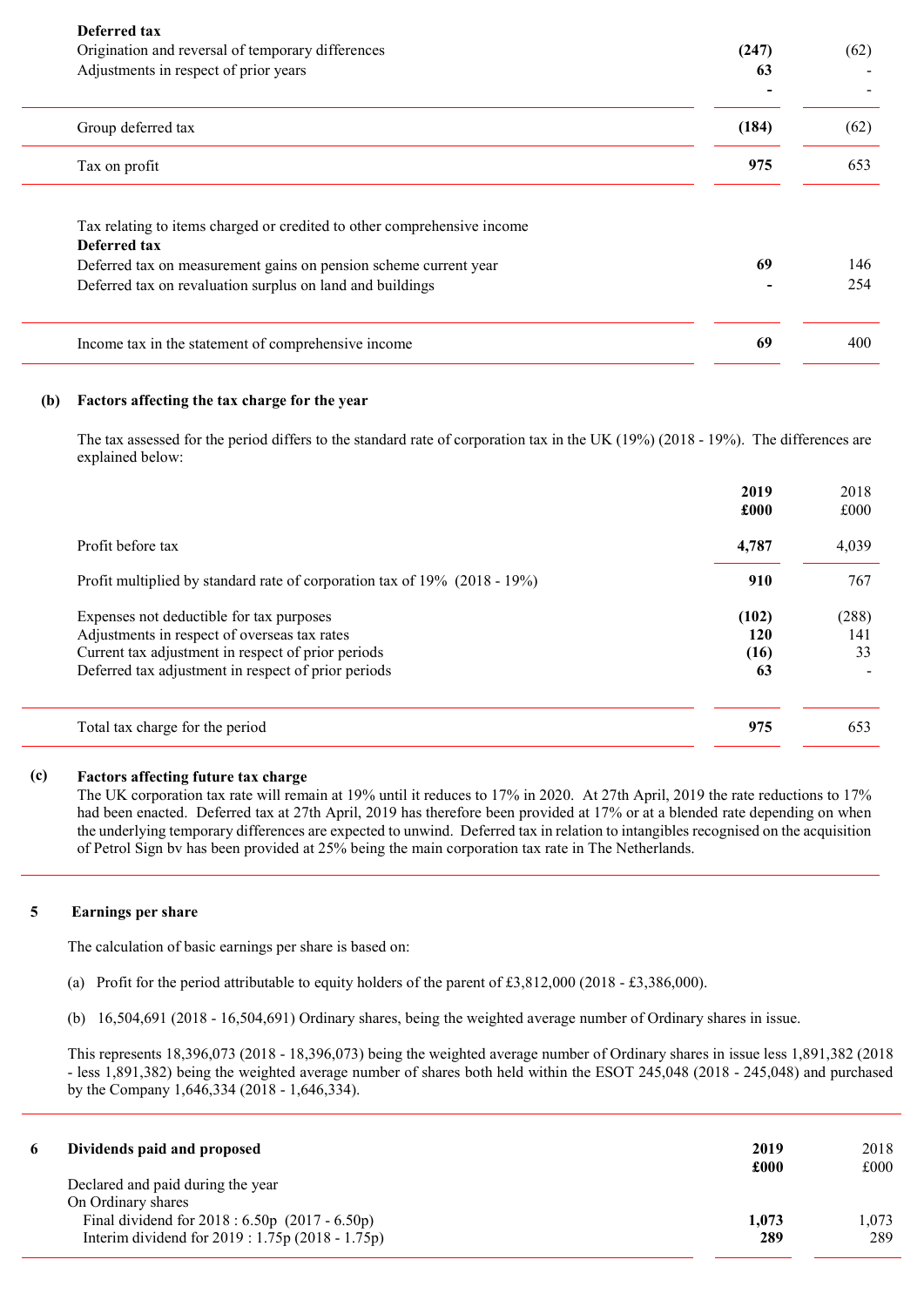|                                                                                                    |       | 1,362  |       | 1,362   |
|----------------------------------------------------------------------------------------------------|-------|--------|-------|---------|
| Proposed for approval by shareholders at the AGM<br>Final dividend for 2019 : 6.50p (2018 - 6.50p) |       | 1,073  |       | 1,073   |
| 7 Trade and other receivables                                                                      |       |        |       |         |
|                                                                                                    | Group |        |       | Company |
|                                                                                                    | 2019  | 2018   | 2019  | 2018    |
|                                                                                                    | £000  | £000   | £000  | £000    |
| Trade receivables                                                                                  | 6,913 | 14,032 | 3,456 | 2,998   |
| Retentions on contracts                                                                            | 113   | 568    |       | 22      |
| Amounts owed by subsidiary undertakings                                                            |       |        | 9,029 | 6,983   |
| Other receivables                                                                                  | 18    | 17     | 4     |         |
|                                                                                                    |       |        |       |         |

7,044 14,617 22,489 10,003

The aggregate amount of costs incurred and recognised profits to date on contracts is £15,819,000 (2018 - £12,159,000).

(a) Trade receivables are denominated in the following currencies

|                  |            |                 |                | Group             |              |       | Company                  |  |
|------------------|------------|-----------------|----------------|-------------------|--------------|-------|--------------------------|--|
|                  |            |                 |                | 2019              | 2018         | 2019  | 2018                     |  |
|                  |            |                 |                | £000              | £000         | £000  | £000                     |  |
| Sterling         |            |                 |                | 3,674             | 7,160        | 2,751 | 2,194                    |  |
| Euro             |            |                 |                | 2,141             | 5,961        | 701   | 812                      |  |
| US dollar        |            |                 |                | 778               | 582          |       | $\overline{\phantom{a}}$ |  |
| Other currencies |            |                 |                | 320               | 329          | 4     | (8)                      |  |
|                  |            |                 |                | 6,913             | 14,032       | 3,456 | 2,998                    |  |
| Group            | Total      | Not past<br>due | $<$ 30<br>days | $30 - 60$<br>days | $60-90$ days |       | $> 90$ days              |  |
|                  | £000       | £000            | £000           | £000              |              | £000  | £000                     |  |
| 2019             | 6,913      | 6,245           | 505            | 148               |              | 13    | $\mathbf{2}$             |  |
| 2018             | 14,03<br>2 | 9,377           | 4,446          | 142               |              | 24    | 43                       |  |

As at 27th April, 2019 trade receivables at a nominal value of £105,000 (2018 - £97,000) were impaired and fully provided. Bad debts of £65,000 (2018 - £15,000) were recovered and bad debts of £52,000 (2018 - £28,000) were incurred.

| Company |       |       |     |    |                          |     |
|---------|-------|-------|-----|----|--------------------------|-----|
| 2019    | 2,764 | 2,649 | 40  | 81 | $\sim$                   | (6) |
| 2018    | 2,998 | 2,172 | 808 |    | $\overline{\phantom{0}}$ |     |

As at 27th April, 2019 trade receivables at a nominal value of £51,000 (2018 - £32,000) were impaired and fully provided. Bad debts of £20,000 (2018 - £11,000) were recovered and bad debts of £39,000 (2018 - £6,000) were incurred.

(b) Retentions on contracts are denominated in the following currencies

|                  |                          | Group                    |                          | Company                  |  |
|------------------|--------------------------|--------------------------|--------------------------|--------------------------|--|
|                  | 2019                     | 2018                     | 2019                     | 2018                     |  |
|                  | £000                     | £000                     | £000                     | £000                     |  |
| Sterling         | 113                      | 568                      | $\overline{\phantom{0}}$ | 22                       |  |
| Euro             | ۰                        | $\blacksquare$           | $\overline{\phantom{0}}$ | $\blacksquare$           |  |
| US dollar        | -                        | $\overline{\phantom{0}}$ | $\overline{\phantom{0}}$ | $\blacksquare$           |  |
| Other currencies | $\overline{\phantom{0}}$ | $\overline{\phantom{0}}$ | $\overline{\phantom{0}}$ | $\overline{\phantom{a}}$ |  |
|                  | 113                      | 568                      | $\overline{\phantom{0}}$ | 22                       |  |

Retentions on contracts are non interest bearing and represent amounts contractually retained by customers on completion of contracts for specific time periods as follows: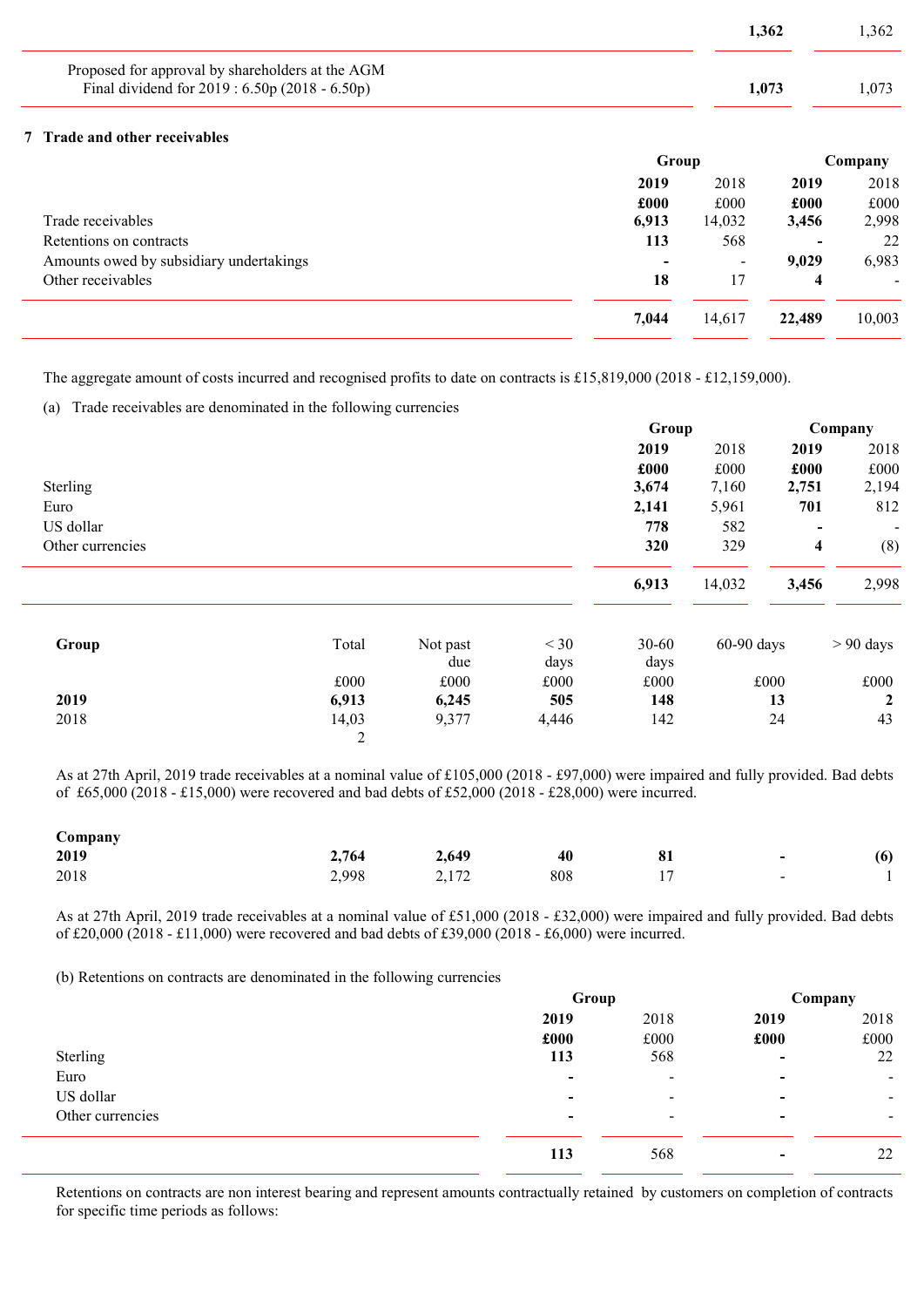| Group   | Total                    | Up to $6$<br>months      | $6 - 12$<br>months       | $12 - 18$<br>months      | $18 - 24$<br>months      |
|---------|--------------------------|--------------------------|--------------------------|--------------------------|--------------------------|
|         | £000                     | £000                     | £000                     | £000                     | £000                     |
| 2019    | 113                      | 93                       | 20                       | $\overline{\phantom{0}}$ | $\overline{\phantom{0}}$ |
| 2018    | 568                      | 546                      | 22                       | $\blacksquare$           | $\overline{\phantom{0}}$ |
| Company |                          |                          |                          |                          |                          |
| 2019    | $\overline{\phantom{0}}$ | $\overline{\phantom{0}}$ | $\overline{\phantom{a}}$ | $\,$                     | -                        |
| 2018    | 22                       | $\blacksquare$           | 22                       | $\blacksquare$           | ۰                        |
|         |                          |                          |                          |                          |                          |

## 8 Cash and cash equivalents/bank overdraft Group Croup Company

| Cash and cash equivalents/bank over than | Group                    |                          | COMPANY                  |                |
|------------------------------------------|--------------------------|--------------------------|--------------------------|----------------|
|                                          | 2019                     | 2018                     | 2019                     | 2018           |
|                                          | £000                     | £000                     | £000                     | £000           |
| Cash at bank and in hand                 | 17,151                   | 7,504                    |                          | $\blacksquare$ |
| Short term deposits                      | 5,735                    | 8,362                    | $\overline{\phantom{0}}$ |                |
| Bank overdraft                           | $\overline{\phantom{0}}$ | $\overline{\phantom{0}}$ | (582)                    | (342)          |
|                                          | 22,886                   | 15,866                   | (582)                    | (342)          |
|                                          |                          |                          |                          |                |

### Reserves

#### Share Capital

The balance classified as share capital includes the nominal value on issue of the Company's equity share capital, comprising 10p Ordinary shares.

### Capital redemption reserve

The balance classified as capital redemption reserve represents the nominal value of issued share capital of the Company, repurchased.

#### Other reserves - Company

Following the transfer of assets held at valuation by the Company, to a subsidiary company, a reserve has been created which is non distributable. This is equal to the revaluation reserve previously arising.

Additionally, it includes the non-distributable retained reserve for the revaluation reserve previously showing in the company for properties now transferred to other members of the Group.

## Revaluation reserve

The asset revaluation reserve is used to record increases in the fair value of land and buildings and decreases to the extent that such decrease relates to an increase on the same assets previously recognised in equity. This also includes the impact of the change in the prior year for the related deferred tax due to the change in corporation tax (18% to 17%).

### Share premium account

The balance classified as special reserve represents the share premium on the issue of the Company's equity share capital.

#### Currency translation reserve

The foreign currency translation reserve is used to record exchange differences arising from the translation of the financial statements of foreign subsidiaries. It is also used to record the effect of hedging net investments in foreign operations.

Treasury Shares

|                                | 2019  | 2018  |
|--------------------------------|-------|-------|
|                                | £000  | £000  |
| Employee Share Ownership Trust | 100   | 100   |
| Shares in treasury             | 2,959 | 2,959 |
|                                | 3,059 | 3,059 |